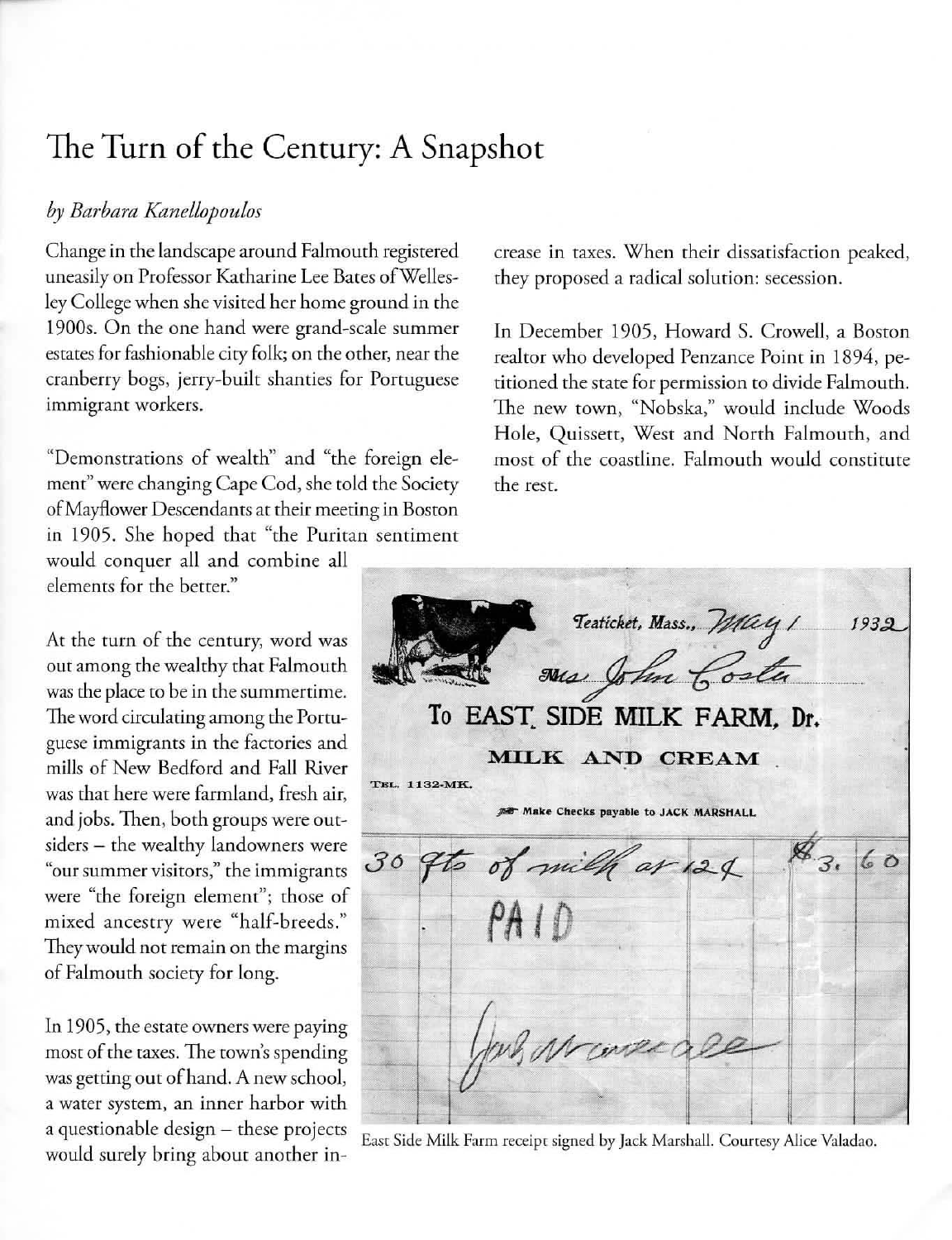Countering cries that the proposal to divide Falmouth was "bulldozing" and the "suppression by the tich," H.H. Fay wrote to *The Enterprise* in February of 1906 that Falmouth's troubles were the result of **"mismanagement, extravagance and .. .looseness**  of expenditure...." Voters, he said, had to make a choice: "good government or town division."

"Falmouth," Fay wrote, "was very dear to my father and is to me...." Joseph Story Fay, a summer resident of Woods Hole since 1851 , gave tracts of open space to Falmouth, including Goodwill Park in 1894. His son regretted what he saw as a "parting of the **ways." Like exasperated parents, the estate owners were determined to discipline the wayward citizens**  through tough love.

The prospect of town division had a sobering effect **on voters; results of the town election in Febru**ary, 1906, satisfied the recently established Good Government Committee, the year-round citizens, **and the "summer visitors." The petition to divide Falmouth was never acted upon.** 

**Falmouth's "summer visitors" became a strong force**  in community affairs. It would take longer for the **Portuguese immigrants to be given a place at the**  table. In 1905 a local newspaper printed the commencement address of a Wareham High School student entitled "Drifting Backward." Here is an **excerpt:** 

The whole Cape is fairly black with the swarms of Portuguese who are taking the place of our own people and our poor American girls, wishing to make an honest living in the bogs, are obliged to labor side by side with these half civilized blacks.

*New Bedford Mercury* carried this riposte:

If ... the Cape had depended on the natives of that region to develop the cranberry bogs, **there would have been no cranberries for**  the 'poor American girl' to pick, and if that picking depended on the American girl, the annual shipments would be smaller.

Hoping for a better life in Falmouth, the Portuguese **came - from Massachusens cities, from the Azores**  and Cape Verde Islands, from Porrugal. They found work, revived abandoned farms, and had children. **"You can depend on one acre of strawberries and one**  child per year from nearly every family of this class, **and if either one fails it will be the strawberries,"**  wrote Frederick K. Swifi: to *The Enterprise* in 1906. He argued for an addition to the East Falmouth School, a one-room building with 43 pupils (half of them Portuguese) in six different grades. If voters did not approve the expenditure, the children of East Falmouth would find themselves "... in a crowded schoolroom, with the board of health coming at intervals to shampoo the bunch with sulphuric acid **or some other insecticide."** 

Swift's letters are full of broad humor and blunt diction, but his actions did not reflect the nativism prevalent at the time. He employed Portuguese men, women, and children on the 39 acres of cranberry bogs he owned with his brothers. A school board member for 12 years, he supported education, especially the education of the immigrants' children. **"The Portuguese are here to stay," he wrote, " ... and**  let the yields increase, strawberries and all.... By faithfully attending school, their children will be able to read and write, interpret laws and ordinances, and help their parents in business ways for years to **come . .....**